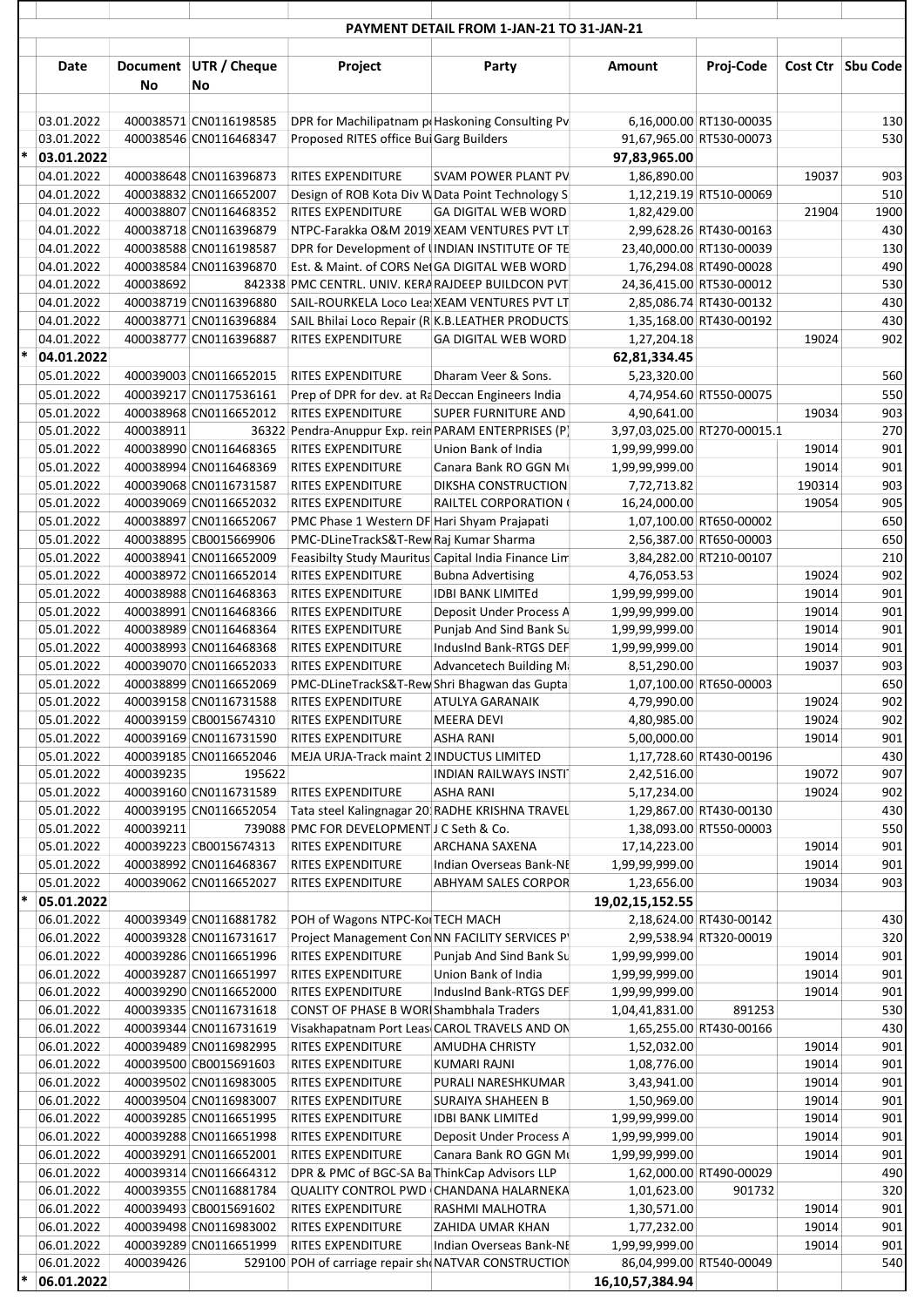|   | Date                     |           | Document UTR / Cheque                            | Project                                                                 | Party                                                    | Amount                         | Proj-Code                                           |                | Cost Ctr   Sbu Code |
|---|--------------------------|-----------|--------------------------------------------------|-------------------------------------------------------------------------|----------------------------------------------------------|--------------------------------|-----------------------------------------------------|----------------|---------------------|
|   |                          | No        | No                                               |                                                                         |                                                          |                                |                                                     |                |                     |
|   | 07.01.2022               |           | 400039594 CN0117536162                           | NTPC-Sipat (O&M) 2018:2MODERN SPRING MANU                               |                                                          |                                | 5,43,950.00 RT430-00124                             |                | 430                 |
|   | 07.01.2022               |           | 400039692 CN0117307100                           | <b>RITES EXPENDITURE</b>                                                | Indian Sanitation Ward E                                 | 5,96,384.88                    |                                                     | 19037          | 903                 |
|   | 07.01.2022               |           | 400039564 CN0116881793                           | <b>RITES EXPENDITURE</b>                                                | Punjab And Sind Bank Su                                  | 1,99,99,999.00                 |                                                     | 19014          | 901                 |
|   | 07.01.2022               |           | 400039569 CN0116881798                           | RITES EXPENDITURE                                                       | Canara Bank RO GGN Mt                                    | 1,99,99,999.00                 |                                                     | 19014          | 901                 |
|   | 07.01.2022<br>07.01.2022 |           | 400039691 CN0117307099<br>400039545 CN0116983008 | <b>RITES EXPENDITURE</b><br><b>RITES EXPENDITURE</b>                    | <b>BHARAT SANCHAR NIGA</b><br><b>GA DIGITAL WEB WORD</b> | 1,04,400.00<br>1,05,720.50     |                                                     | 19054<br>21404 | 905<br>1400         |
|   | 07.01.2022               |           | 400039563 CN0116881792                           | <b>RITES EXPENDITURE</b>                                                | <b>IDBI BANK LIMITEd</b>                                 | 1,99,99,999.00                 |                                                     | 19014          | 901                 |
|   | 07.01.2022               |           | 400039565 CN0116881794                           | <b>RITES EXPENDITURE</b>                                                | Union Bank of India                                      | 1,99,99,999.00                 |                                                     | 19014          | 901                 |
|   | 07.01.2022               |           | 400039566 CN0116881795                           | <b>RITES EXPENDITURE</b>                                                | Deposit Under Process A                                  | 1,99,99,999.00                 |                                                     | 19014          | 901                 |
|   | 07.01.2022               |           | 400039568 CN0116881797                           | <b>RITES EXPENDITURE</b>                                                | IndusInd Bank-RTGS DEF                                   | 1,99,99,999.00                 |                                                     | 19014          | 901                 |
|   | 07.01.2022               |           | 400039668 CN0117378944                           | <b>RITES EXPENDITURE</b>                                                | <b>INDIRA INDUSTRIES</b>                                 | 48,48,924.69                   |                                                     |                | 560                 |
|   | 07.01.2022               |           | 400039671 CN0117378946                           | <b>RITES EXPENDITURE</b>                                                | HBL POWER SYSTEMS LT                                     | 23, 17, 114.80                 |                                                     |                | 560                 |
|   | 07.01.2022               |           | 400039670 CN0117378945                           | Supply of 90 Coaches (ind BHEL                                          |                                                          |                                | 14,61,281.94 RT560-00019                            |                | 560                 |
|   | 07.01.2022               |           | 400039711 CN0117307102                           | <b>RITES EXPENDITURE</b>                                                | AKHIL ROHATGI & CO                                       | 1,61,910.00                    |                                                     | 19014          | 901                 |
|   | 07.01.2022               |           | 400039546 CN0116983009                           | FS & GT between Tikri-Bh LALIT ADVERTISING                              |                                                          |                                | 1,12,608.00 RT510-00071                             |                | 510                 |
| * | 07.01.2022<br>07.01.2022 |           | 400039567 CN0116881796                           | RITES EXPENDITURE                                                       | Indian Overseas Bank-NE                                  | 1,99,99,999.00                 |                                                     | 19014          | 901                 |
|   | 10.01.2022               |           | 400039831 CB0015724184                           | <b>RITES EXPENDITURE</b>                                                | MOULIS ADVERTISING SI                                    | 15,02,52,287.81<br>8,36,000.00 |                                                     |                | 560                 |
|   | 10.01.2022               | 400040051 |                                                  | 147816 CONST OF POLICE HOUSILIAYCON INFRASTRUCTUL                       |                                                          | 14,40,000.00                   | 889753                                              |                | 530                 |
|   | 10.01.2022               |           | 400039834 CN0117536168                           | <b>RITES EXPENDITURE</b>                                                | Sanket Ashok Oswal                                       | 1,08,000.00                    |                                                     | 19104          | 910                 |
|   | 10.01.2022               |           | 400039941 CN0117536171                           | SHIFTING & EXPAND SAB/GA DIGITAL WEB WORD                               |                                                          |                                | 1,54,184.64 RT540-00041                             |                | 540                 |
|   | 10.01.2022               |           | 400039979 CN0117536174                           | <b>RITES EXPENDITURE</b>                                                | <b>DLF Golf Resorts Limited</b>                          | 2,15,176.00                    |                                                     | 19304          | 930                 |
|   | 10.01.2022               |           |                                                  |                                                                         |                                                          | 27,53,360.64                   |                                                     |                |                     |
|   | 11.01.2022               |           | 400040228 CN0117777749                           | Supply of 90 Coaches (ind Sarr Freights Corporation                     |                                                          |                                | 15,21,680.55 RT560-00019                            |                | 560                 |
|   | 11.01.2022               | 400040273 |                                                  | 316 Turnkey Redevelopment (MILESTONE CORPORATION                        |                                                          |                                | 15,66,123.50 RT530-00044                            |                | 530                 |
|   | 11.01.2022               | 400040135 |                                                  | 4 Const. of new Academic SAIRWAVES ENGINEERS P                          |                                                          |                                | 16,50,360.00 RT530-00048                            |                | 530                 |
|   | 11.01.2022               |           | 400040180 CN0117605262                           | Proposed RITES office Bui Garg Builders                                 |                                                          | 1,47,19,680.00 RT530-00073     |                                                     |                | 530                 |
|   | 11.01.2022<br>11.01.2022 |           | 400040259 CN0117852476<br>400040269 CN0117852477 | Development of UTF Hart Capital India Finance Lim                       |                                                          |                                | 5,41,410.00 RT550-00076<br>19,23,528.00 RT560-00016 |                | 550<br>560          |
| * | 11.01.2022               |           |                                                  | SUPPLY OF 160 COACHES Capital India Finance Lim<br>RITES EXPENDITURE    |                                                          | 2,19,22,782.05                 |                                                     |                |                     |
|   | 12.01.2022               |           | 400040316 CN0117793963                           |                                                                         | Canara Bank RO GGN Mi                                    | 1,99,99,999.00                 |                                                     | 19014          | 901                 |
|   | 12.01.2022               |           | 400040440 CN0118024760                           | Hiring Services for Engine RAHUL KUMAR DEB                              |                                                          |                                | 1,27,200.00 RT530-00091                             |                | 530                 |
|   | 12.01.2022               | 400040454 |                                                  | 603242 Toilets in S E Rly funded b SAMTEK PRESSMACH UF                  |                                                          |                                | 61,50,116.00 RT270-00036.08                         |                | 270                 |
|   | 12.01.2022               |           | 400040310 CN0117793957                           | <b>RITES EXPENDITURE</b>                                                | <b>IDBI BANK LIMITEd</b>                                 | 1,99,99,999.00                 |                                                     | 19014          | 901                 |
|   | 12.01.2022               |           | 400040313 CN0117793960                           | RITES EXPENDITURE                                                       | Deposit Under Process A                                  | 1,99,99,999.00                 |                                                     | 19014          | 901                 |
|   | 12.01.2022               |           | 400040315 CN0117793962                           | RITES EXPENDITURE                                                       | IndusInd Bank-RTGS DEF                                   | 1,99,99,999.00                 |                                                     | 19014          | 901                 |
|   | 12.01.2022               |           | 400040312 CN0117793959                           | RITES EXPENDITURE                                                       | Union Bank of India                                      | 1,99,99,999.00                 |                                                     | 19014          | 901                 |
|   | 12.01.2022               |           | 400040381 CN0117963039                           | New Bongaiagaon Works NFR-RITES LIMITED                                 |                                                          |                                | 54,55,215.00 RT540-00043                            |                | 540                 |
|   | 12.01.2022               |           | 400040382 CN0117963040                           | POH of carriage repair shoJODHPUR-RITES LTD                             |                                                          |                                | 82,70,121.00 RT540-00049                            |                | 540                 |
|   | 12.01.2022<br>12.01.2022 |           | 400040438 CN0118024759<br>400040311 CN0117793958 | Development of UTF Harl VAX CONSULTANTS PVT<br><b>RITES EXPENDITURE</b> | Punjab And Sind Bank Su                                  | 1,99,99,999.00                 | 32,66,572.02 RT550-00076                            | 19014          | 550<br>901          |
|   | 12.01.2022               |           | 400040314 CN0117793961                           | RITES EXPENDITURE                                                       | Indian Overseas Bank-NE                                  | 1,99,99,999.00                 |                                                     | 19014          | 901                 |
| ÷ | 12.01.2022               |           |                                                  |                                                                         |                                                          | 16,32,69,217.02                |                                                     |                |                     |
|   | 13.01.2022               |           | 400040618 CN0118104270                           | PMCwork for const.of Rly M & S CONSULTANT                               |                                                          |                                | 7,68,768.00 RT270-00041                             |                | 270                 |
|   | 13.01.2022               |           | 400040525 CN0118104267                           | <b>RITES EXPENDITURE</b>                                                | VIVEK TRAVELS PVT.LTD.                                   | 1,07,863.00                    |                                                     |                | 903                 |
|   | 13.01.2022               |           | 400040475 CN0117963047                           | RITES EXPENDITURE                                                       | <b>IDBI BANK LIMITEd</b>                                 | 1,99,99,999.00                 |                                                     | 19014          | 901                 |
|   | 13.01.2022               |           | 400040476 CN0117963048                           | RITES EXPENDITURE                                                       | Punjab And Sind Bank Su                                  | 1,99,99,999.00                 |                                                     | 19014          | 901                 |
|   | 13.01.2022               |           | 400040491 CN0118024763                           | Jindal Steel n Power (Leas INDUCTUS LIMITED                             |                                                          |                                | 3,14,719.42 RT430-00179                             |                | 430                 |
|   | 13.01.2022               |           | 400040492 CN0118024764                           | NSPCL-Bhilai Wet Lease 2INDUCTUS LIMITED                                |                                                          |                                | 3,26,348.60 RT430-00073                             |                | 430                 |
|   | 13.01.2022               |           | 400040493 CN0118024765<br>400040494 CN0118024766 | NSPCL-Bhilai O&M 2016-INDUCTUS LIMITED                                  |                                                          |                                | 3,35,191.04 RT430-00089                             |                | 430<br>430          |
|   | 13.01.2022<br>13.01.2022 |           | 400040539 CN0118104269                           | SAIL RMD Mines Bolani 2(INDUCTUS LIMITED<br>RITES EXPENDITURE           | Scope Minar-Maintenan                                    | 1,84,275.00                    | 9,46,946.90 RT430-00168                             | 19037          | 903                 |
|   | 13.01.2022               | 400040570 |                                                  | 751656 Toilets in Northern Rly ful SAMTEK PRESSMACH UF                  |                                                          |                                | 12,14,200.00 RT270-00036.03                         |                | 270                 |
|   | 13.01.2022               |           | 400040477 CN0117963049                           | RITES EXPENDITURE                                                       | Union Bank of India                                      | 1,99,99,999.00                 |                                                     | 19014          | 901                 |
|   | 13.01.2022               |           | 400040481 CN0117963053                           | <b>RITES EXPENDITURE</b>                                                | Canara Bank RO GGN Mu                                    | 1,99,99,999.00                 |                                                     | 19014          | 901                 |
|   | 13.01.2022               |           | 400040478 CN0117963050                           | <b>RITES EXPENDITURE</b>                                                | Deposit Under Process A                                  | 1,99,99,999.00                 |                                                     | 19014          | 901                 |
|   | 13.01.2022               |           | 400040480 CN0117963052                           | RITES EXPENDITURE                                                       | IndusInd Bank-RTGS DEF                                   | 1,99,99,999.00                 |                                                     | 19014          | 901                 |
|   | 13.01.2022               |           | 400040536 CN0118104268                           | RITES EXPENDITURE                                                       | <b>BASIC 4 ADVERTISING PV</b>                            | 3,44,520.00                    |                                                     | 19064          | 906                 |
|   | 13.01.2022               | 400040675 |                                                  | 195656 RITES EXPENDITURE                                                | FA & CAO NCR, Allahaba                                   | 1,16,019.00                    |                                                     | 19014          | 901                 |
| * | 13.01.2022               |           | 400040479 CN0117963051                           | <b>RITES EXPENDITURE</b>                                                | Indian Overseas Bank-NE                                  | 1,99,99,999.00                 |                                                     | 19014          | 901                 |
|   | 13.01.2022<br>14.01.2022 |           | 400040796 CN0118351396                           | RINL VISAKHAPATNAM (L T&M SERVICES CONSULT                              |                                                          | 14,46,58,843.96                | 4,59,691.18 RT430-00169                             |                | 430                 |
|   | 14.01.2022               |           | 400040797 CN0118539063                           | PARADIP PORT O&M 202 T&M SERVICES CONSULT                               |                                                          |                                | 18,94,083.82 RT430-00175                            |                | 430                 |
|   | 14.01.2022               |           | 400040800 CN0118351397                           | SgTPP WBPDCL Loco Leas T&M SERVICES CONSULT                             |                                                          |                                | 1,13,339.40 RT430-00087                             |                | 430                 |
|   | 14.01.2022               |           | 400040760 CN0118180609                           | National Rail & Transport 9.9 Group Pvt. Ltd.                           |                                                          | 1,37,80,000.00 RT100-00032     |                                                     |                | 100                 |
|   | 14.01.2022               |           | 400040795 CN0118180610                           | RITES EXPENDITURE                                                       | <b>AUTO SERVICE EQUIPME</b>                              | 14,73,910.98                   |                                                     |                | 560                 |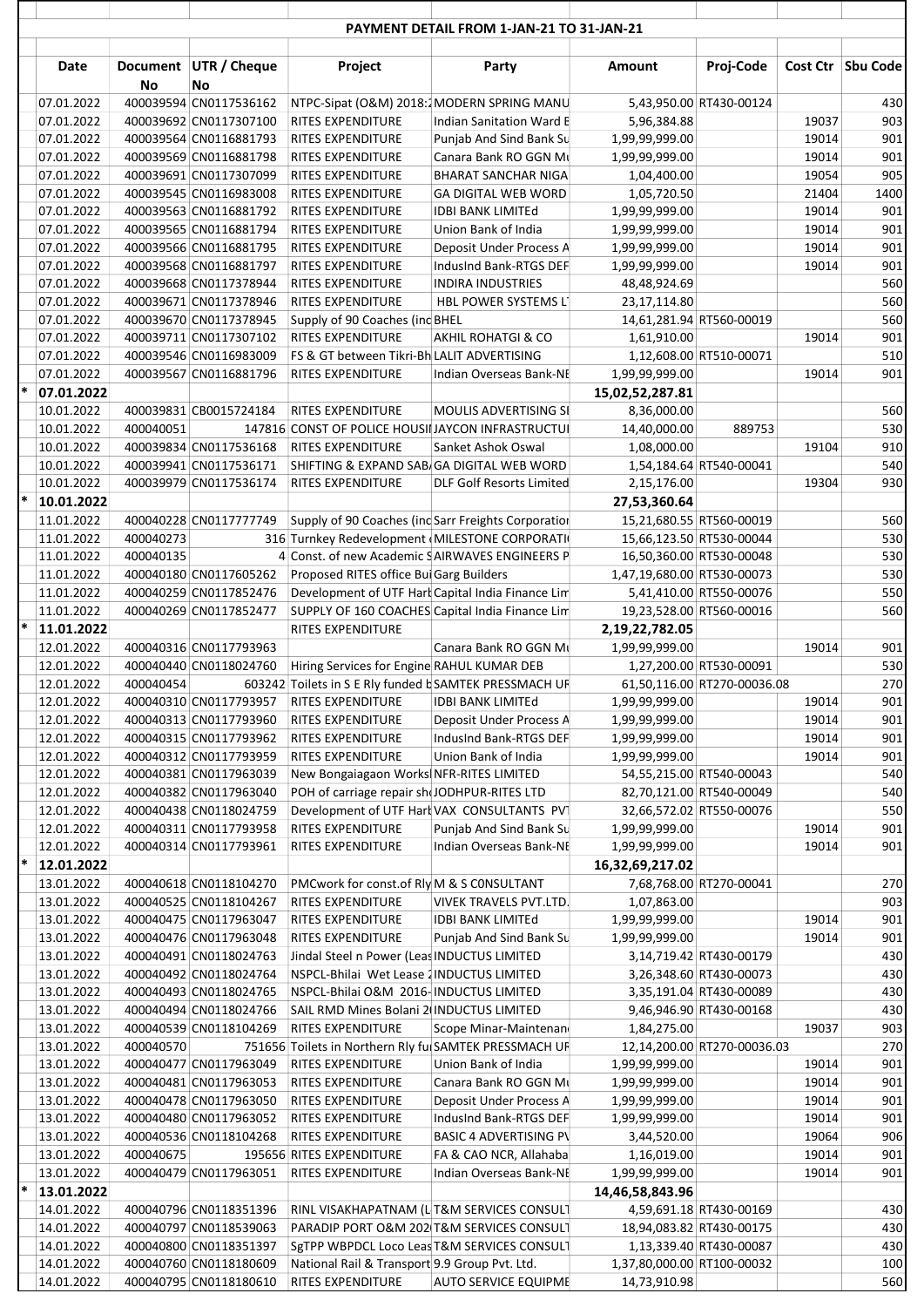|        |                          |           |                                                  |                                                                        | <b>PAYMENT DETAIL FROM 1-JAN-21 TO 31-JAN-21</b> |                              |                            |        |                     |
|--------|--------------------------|-----------|--------------------------------------------------|------------------------------------------------------------------------|--------------------------------------------------|------------------------------|----------------------------|--------|---------------------|
|        | Date                     | No        | Document UTR / Cheque<br>No                      | Project                                                                | Party                                            | Amount                       | Proj-Code                  |        | Cost Ctr   Sbu Code |
|        | 14.01.2022               |           | 400040798 CN0118539064                           | Visakhapatnam Port Leas T&M SERVICES CONSULT                           |                                                  |                              | 12,53,637.00 RT430-00166   |        | 430                 |
|        | 14.01.2022               |           | 400040799 CN0118539065                           | PARADEEP PORT : LOCO L T&M SERVICES CONSULT                            |                                                  |                              | 8,00,819.00 RT430-00183    |        | 430                 |
|        | 14.01.2022               |           | 400040801 CN0118539066                           | CESC Kolkata (Opn) Budg T&M SERVICES CONSULT                           |                                                  |                              | 8,28,195.36 RT430-00110    |        | 430                 |
|        | 14.01.2022               |           | 400040696 CN0118154490                           | GC Ahmedabad Metro Ra Assystem Engieering Ser                          |                                                  |                              | 3,34,400.00 RT240-00010    |        | 240                 |
|        | 14.01.2022               |           | 400040697 CN0118154491                           | GC HARYANA ORBITAL RASMEC International Pty L                          |                                                  |                              | 2,55,411.20 RT240-00034    |        | 240                 |
|        | 14.01.2022               |           | 400040811 CN0118180611                           | SUPPLY OF 160 COACHES AIRFLOW EQUIPMENTS                               |                                                  |                              | 23,88,121.12 RT560-00016   |        | 560                 |
|        | 14.01.2022               |           | 400040814 CN0118351401                           | Tier-1 TPA in the state of SYSTEM AND TELECOM \$                       |                                                  |                              | 2,93,949.76 RT470-00049    |        | 470                 |
|        | 14.01.2022               |           | 400040815 CN0118351402                           | Tier-1 TPA in the state of SYSTEM AND TELECOM \$                       |                                                  |                              | 7,79,461.76 RT470-00049    |        | 470                 |
|        | 14.01.2022               |           | 400040703 CN0118107970                           | RITES EXPENDITURE                                                      | Union Bank of India                              | 1,99,99,999.00               |                            | 19014  | 901                 |
|        | 14.01.2022               |           | 400040706 CN0118107973                           | RITES EXPENDITURE                                                      | IndusInd Bank-RTGS DEF                           | 1,99,99,999.00               |                            | 19014  | 901                 |
|        | 14.01.2022               |           | 400040707 CN0118107974                           | RITES EXPENDITURE                                                      | Canara Bank RO GGN ML                            | 1,99,99,999.00               |                            | 19014  | 901                 |
|        | 14.01.2022               | 400040764 |                                                  | 36323 Pendra-Anuppur Exp. rein Jhajharia Nirman Ltd.                   |                                                  |                              | 35,97,120.00 RT270-00015.1 |        | 270                 |
|        | 14.01.2022               | 400040765 |                                                  | 36324 Pendra-Anuppur Exp. rein JHAJHARIA NIRMAN LTD                    |                                                  | 1,21,41,120.00 RT270-00015.1 |                            |        | 270                 |
|        | 14.01.2022               |           | 400040817 CN0118408328                           | DETAILED ENGG & PMC F Shivakriti International L                       |                                                  | 4,49,70,887.00 RT270-00035   |                            |        | 270                 |
|        | 14.01.2022               |           | 400040701 CN0118107968                           | RITES EXPENDITURE                                                      | <b>IDBI BANK LIMITEd</b>                         | 1,99,99,999.00               |                            | 19014  | 901                 |
|        | 14.01.2022               |           | 400040702 CN0118107969                           | RITES EXPENDITURE                                                      | Punjab And Sind Bank Su                          | 1,99,99,999.00               |                            | 19014  | 901                 |
|        | 14.01.2022               |           | 400040704 CN0118107971                           | RITES EXPENDITURE<br>PMC to IRSDC for 9 Stn ur Archohm Consults Pvt Lt | Deposit Under Process A                          | 1,99,99,999.00               | 2,00,000.00 RT520-00001    | 19014  | 901                 |
|        | 14.01.2022<br>14.01.2022 |           | 400040700 CB0015796477<br>400040705 CN0118107972 | RITES EXPENDITURE                                                      | Indian Overseas Bank-NE                          | 1,99,99,999.00               |                            | 19014  | 520<br>901          |
| *      | 14.01.2022               |           |                                                  |                                                                        |                                                  | 22,55,64,140.58              |                            |        |                     |
|        | 17.01.2022               |           | 400040955 CN0118539074                           | CMP & AAR for Varanasi ARK SERVICES                                    |                                                  |                              | 5,86,353.00 RT210-00054    |        | 210                 |
|        | 17.01.2022               |           | 400040835 CN0118340909                           | RITES EXPENDITURE                                                      | Union Bank of India                              | 1,99,99,999.00               |                            | 19014  | 901                 |
|        | 17.01.2022               |           | 400040838 CN0118340912                           | RITES EXPENDITURE                                                      | IndusInd Bank-RTGS DEF                           | 1,99,99,999.00               |                            | 19014  | 901                 |
|        | 17.01.2022               |           | 400040880 CN0118398174                           | RITES EXPENDITURE                                                      | Concor                                           | 1,22,400.00                  |                            | 19024  | 902                 |
|        | 17.01.2022               | 400040901 |                                                  | 195690 RITES EXPENDITURE                                               | FA & CAO N.E.Railway, (                          | 2,88,756.00                  |                            |        | 901                 |
|        | 17.01.2022               |           | 400040956 CN0118539075                           | Comprehensive Mobility (Matrix Surveys & Data Se                       |                                                  |                              | 2,25,226.00 RT210-00082    |        | 210                 |
|        | 17.01.2022               |           | 400040833 CN0118340907                           | RITES EXPENDITURE                                                      | <b>IDBI BANK LIMITEd</b>                         | 1,99,99,999.00               |                            | 19014  | 901                 |
|        | 17.01.2022               |           | 400040834 CN0118340908                           | RITES EXPENDITURE                                                      | Punjab And Sind Bank Su                          | 1,99,99,999.00               |                            | 19014  | 901                 |
|        | 17.01.2022               |           | 400040836 CN0118340910                           | RITES EXPENDITURE                                                      | Deposit Under Process A                          | 1,99,99,999.00               |                            | 19014  | 901                 |
|        | 17.01.2022               |           | 400040842 CN0118398173                           | NTPC-Sipat (O&M) 2018:2HYT ENGINEERING COM                             |                                                  |                              | 6,57,210.89 RT430-00124    |        | 430                 |
|        | 17.01.2022               |           | 400040943 CB0015814645                           | NTPC-Sipat (O&M) 2018:2V. VENU                                         |                                                  |                              | 1,48,601.00 RT430-00124    |        | 430<br>901          |
|        | 17.01.2022<br>17.01.2022 |           | 400040837 CN0118340911<br>400040946 CN0118539067 | RITES EXPENDITURE<br>NTPC-Farakka O&M 2019 COOMER ENGNEERING E         | Indian Overseas Bank-NE                          | 1,99,99,999.00               | 1,96,415.00 RT430-00163    | 19014  | 430                 |
| $\ast$ | 17.01.2022               |           |                                                  |                                                                        |                                                  | 12,22,24,955.89              |                            |        |                     |
|        | 18.01.2022               |           | 400041205 CN0118672408                           | SAIL Bhilai Loco Repair (R RANSAL INDIA PVT. LTD.                      |                                                  |                              | 1,81,248.00 RT430-00192    |        | 430                 |
|        | 18.01.2022               |           | 400041167 CN0118617272                           | RITES EXPENDITURE                                                      | Times Stationers Pvt Ltd                         | 2,29,660.29                  |                            | 19034  | 903                 |
|        | 18.01.2022               | 400041005 |                                                  | 18012201 APCPL O&M Jhajjar 2019-ARAVALI POWER COMPA                    |                                                  |                              | 2,68,541.00 RT430-00155    |        | 430                 |
|        | 18.01.2022               |           | 400041038 CN0118617256                           | QUALITY CONTROL PWD JAYA PANDURANG FADT                                |                                                  | 1,42,154.00                  | 901732                     |        | 320                 |
|        | 18.01.2022               | 400041042 |                                                  | 751796 CONSTN & DEVELP OF CE JMC PROJECTS (INDIA) LI                   |                                                  |                              | 30,00,000.00 RT530-00003   |        | 530                 |
|        | 18.01.2022               |           | 400041106 CN0118539062                           | RITES EXPENDITURE                                                      | RITES Ltd.-SBI                                   | 7,99,99,996.00               |                            | 19014  | 901                 |
|        | 18.01.2022               |           | 400040981 CB0015814652                           | Feasibility Study of Delhi- MATRIX GEO SOLUTIONS                       |                                                  |                              | 33,37,222.00 RT490-00030   |        | 490                 |
|        | 18.01.2022               |           | 400040984 CN0118539078                           | NTPC-RIHAND O&M 2019 INDUCTUS LIMITED                                  |                                                  |                              | 21,28,739.70 RT430-00152   |        | 430                 |
|        | 18.01.2022               |           | 400040995 CN0118493777                           | RITES EXPENDITURE                                                      | IndusInd Bank-RTGS DEF                           | 1,99,99,999.00               |                            | 19014  | 901                 |
|        | 18.01.2022               |           | 400040985 CN0118539079                           | NTPC-Tanda O&M 2018-1INDUCTUS LIMITED                                  |                                                  |                              | 4,44,830.36 RT430-00134    |        | 430                 |
|        | 18.01.2022               |           | 400040990 CN0118493772                           | RITES EXPENDITURE                                                      | <b>IDBI BANK LIMITEd</b>                         | 1,99,99,999.00               |                            | 19014  | 901                 |
|        | 18.01.2022               |           | 400040992 CN0118493774                           | RITES EXPENDITURE                                                      | Union Bank of India                              | 1,99,99,999.00               |                            | 19014  | 901                 |
|        | 18.01.2022               |           | 400040993 CN0118493775                           | RITES EXPENDITURE                                                      | Deposit Under Process A                          | 1,99,99,999.00               |                            | 19014  | 901                 |
|        | 18.01.2022               |           | 400041039 CN0118617257                           | PMC Transport Sector for GA DIGITAL WEB WORD                           |                                                  |                              | 6,49,213.44 RT300-00058    |        | 300                 |
|        | 18.01.2022               |           | 400041138 CN0118617265                           | RITES EXPENDITURE                                                      | AO(CASH) BSNL                                    | 2,74,755.97                  |                            | 19474  | 947                 |
|        | 18.01.2022               |           | 400040999 CN0118539083                           | RITES EXPENDITURE                                                      | SHAHEED RAMPHAL KAJ                              | 1,29,079.26                  |                            | 19304  | 930                 |
|        | 18.01.2022               |           | 400040999 CN0118539083                           | RITES EXPENDITURE                                                      | SHAHEED RAMPHAL KAJ                              | 1,24,807.65                  |                            | 190311 | 903                 |
|        | 18.01.2022               | 400041002 |                                                  | 195692 RITES EXPENDITURE                                               | DAKSHIN HARYANA BIJLI                            | 2,40,869.00                  |                            | 19037  | 903                 |
|        | 18.01.2022               |           | 400040994 CN0118493776                           | RITES EXPENDITURE                                                      | Indian Overseas Bank-NE                          | 1,99,99,999.00               |                            | 19014  | 901                 |
|        | 18.01.2022               |           | 400041165 CN0118617270                           | RITES EXPENDITURE                                                      | ABHYAM SALES CORPOR                              | 2,47,000.00                  |                            | 19034  | 903                 |
| *      | 18.01.2022               |           |                                                  |                                                                        |                                                  | 19, 13, 98, 111. 67          |                            |        |                     |
|        | 19.01.2022               |           | 400041306 CN0118758497                           | L&T DFCC Lease CTP3 202 T&M SERVICES CONSULT                           |                                                  |                              | 7,12,240.44 RT430-00182    |        | 430                 |
|        | 19.01.2022               |           | 400041308 CN0118758499                           | CESC:SGS RIv OPN 2018-2T&M SERVICES CONSULT                            |                                                  |                              | 5,39,867.06 RT430-00126    |        | 430                 |
|        | 19.01.2022               |           | 400041309 CN0118758500                           | NTPC-Bongaigaon O&M 2T&M SERVICES CONSULT                              |                                                  |                              | 3,39,054.72 RT430-00136    |        | 430                 |
|        | 19.01.2022               |           | 400041310 CN0118758501                           | IRCON Internation Lease   T&M SERVICES CONSULT                         |                                                  |                              | 5,77,161.26 RT430-00129    |        | 430                 |
|        | 19.01.2022               |           | 400041356 CN0118758505                           | ADANI PORT DPCL-DHAM RECON ENGINEERING CO                              |                                                  |                              | 1,75,749.20 RT430-00076    |        | 430                 |
|        | 19.01.2022               |           | 400041305 CN0118758496                           | JINDAL STEEL : Loco Leas (T&M SERVICES CONSULT                         |                                                  |                              | 7,50,400.46 RT430-00127    |        | 430                 |
|        | 19.01.2022               |           | 400041307 CN0118758498                           | SgTPP WBPDCL Loco Leas T&M SERVICES CONSULT                            |                                                  |                              | 4,45,782.62 RT430-00087    |        | 430                 |
|        | 19.01.2022               |           | 400041213 CN0118611418                           | RITES EXPENDITURE                                                      | <b>IDBI BANK LIMITEd</b>                         | 1,99,99,999.00               |                            | 19014  | 901                 |
|        | 19.01.2022               |           | 400041216 CN0118611420                           | RITES EXPENDITURE                                                      | Deposit Under Process A                          | 1,99,99,999.00               |                            | 19014  | 901                 |
|        | 19.01.2022               |           | 400041247 CB0015828620                           | Supply of 90 Coaches (inc AIRFLOW EQUIPMENTS                           |                                                  |                              | 75,74,823.42 RT560-00019   |        | 560                 |
|        | 19.01.2022               |           | 400041292 CN0118887277                           | <b>RITES EXPENDITURE</b>                                               | M/s PERCEPTIONS                                  |                              | 1,56,880.00 RT550-00070    |        | 550                 |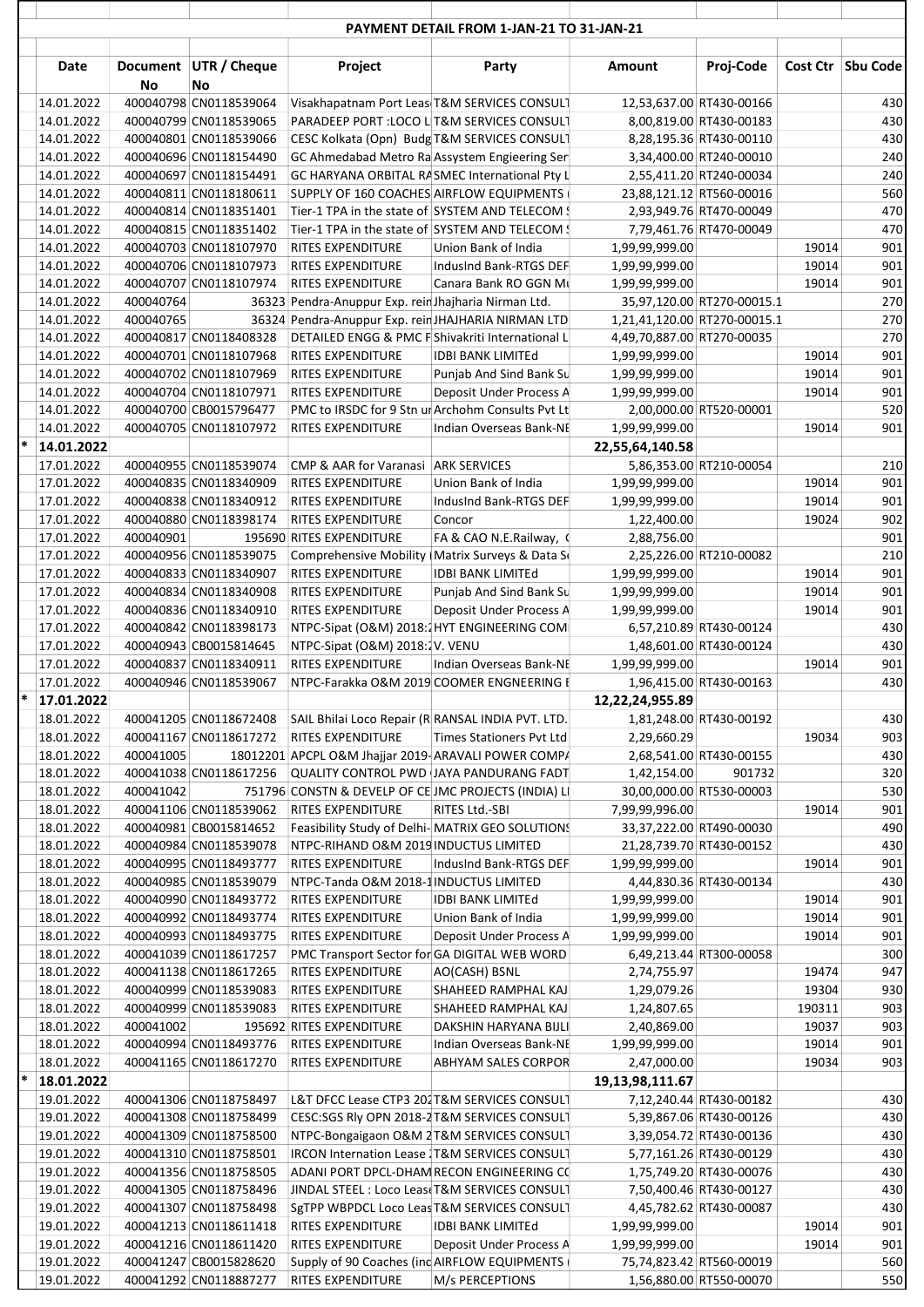|   |                          |           |                                                  |                                                                                                   | <b>THE EXTREMEMENT OF STRAIGHT IN STRAIGHT IN</b>     |                            |                                                    |                |                     |
|---|--------------------------|-----------|--------------------------------------------------|---------------------------------------------------------------------------------------------------|-------------------------------------------------------|----------------------------|----------------------------------------------------|----------------|---------------------|
|   | Date                     | No        | Document UTR / Cheque<br>No                      | Project                                                                                           | Party                                                 | Amount                     | Proj-Code                                          |                | Cost Ctr   Sbu Code |
|   | 19.01.2022               |           | 400041311 CN0118758502                           | NTPC-Kahalgaon O&M 20 INDUCTUS LIMITED                                                            |                                                       |                            | 22,66,360.48 RT430-00164                           |                | 430                 |
|   | 19.01.2022               |           | 400041312 CN0118758503                           | KBUNL KANTI (Loco Lease INDUCTUS LIMITED                                                          |                                                       |                            | 7,10,389.82 RT430-00146                            |                | 430                 |
|   | 19.01.2022               |           | 400041214 CN0118611425                           | <b>RITES EXPENDITURE</b>                                                                          | RITES Ltd.-SBI                                        | 5,99,99,997.00             |                                                    | 19014          | 901                 |
|   | 19.01.2022               |           | 400041215 CN0118611419                           | <b>RITES EXPENDITURE</b>                                                                          | Union Bank of India                                   | 1,99,99,999.00             |                                                    | 19014          | 901                 |
|   | 19.01.2022               |           | 400041218 CN0118611422                           | <b>RITES EXPENDITURE</b>                                                                          | IndusInd Bank-RTGS DEF                                | 1,99,99,999.00             |                                                    | 19014          | 901                 |
|   | 19.01.2022               |           | 400041344 CN0118887278                           | Supply of 90 Coaches (inc DTL ANCILLARIES LTD                                                     |                                                       |                            | 27,93,200.00 RT560-00019                           |                | 560                 |
|   | 19.01.2022               |           | 400041361 CN0118805270                           | SUPPLY OF 160 COACHES Faiveley Transport Rail T                                                   |                                                       |                            | 12,34,605.68 RT560-00016                           |                | 560                 |
|   | 19.01.2022               |           | 400041365 CN0118805271                           | PARADIP PORT O&M 202 BISWAJIT SUTAR                                                               |                                                       |                            | 1,09,351.00 RT430-00175                            |                | 430                 |
|   | 19.01.2022               |           | 400041365 CN0118805271                           | PARADEEP PORT : LOCO L BISWAJIT SUTAR                                                             |                                                       |                            | 1,94,523.00 RT430-00183                            |                | 430                 |
|   | 19.01.2022               |           | 400041217 CN0118611421                           | RITES EXPENDITURE                                                                                 | Indian Overseas Bank-NE                               | 1,99,99,999.00             |                                                    | 19014          | 901                 |
| * | 19.01.2022               |           |                                                  |                                                                                                   |                                                       | 17,85,80,381.16            |                                                    |                |                     |
|   | 20.01.2022               |           | 400041482 CB0015854796                           | GT work for DPR for MRT Idhitri Geoservices Pvt. L                                                |                                                       |                            | 8,39,305.00 RT510-00067                            |                | 510                 |
|   | 20.01.2022<br>20.01.2022 |           | 400041390 CN0118949979<br>400041387 CN0118949976 | Gopalpur Ports Ltd (Loco T&M SERVICES CONSULT<br>WBPDCL-BANDEL Loco O T&M SERVICES CONSULT        |                                                       |                            | 8,07,513.28 RT430-00171<br>5,13,515.36 RT430-00104 |                | 430<br>430          |
|   | 20.01.2022               |           | 400041389 CN0118949978                           | WBDCL Bandel: Loco leasT&M SERVICES CONSULT                                                       |                                                       |                            | 3,48,799.38 RT430-00116                            |                | 430                 |
|   | 20.01.2022               |           | 400041401 CN0118887281                           | Consultancy Services for IBUILDCON SOLUTIONS                                                      |                                                       |                            | 3,82,720.00 RT490-00018                            |                | 490                 |
|   | 20.01.2022               |           | 400041498 CN0118949981                           | SAIL Bhilai Loco Repair (R SIGNOTRON (INDIA) PVT                                                  |                                                       |                            | 1,36,300.00 RT430-00192                            |                | 430                 |
|   | 20.01.2022               |           | 400041499 CN0118949982                           | SAIL Bhilai Loco Repair (R SIGNOTRON (INDIA) PVT                                                  |                                                       |                            | 1,53,700.00 RT430-00192                            |                | 430                 |
|   | 20.01.2022               |           | 400041388 CN0118949977                           | NTPC-Farakka O&M 2019 T&M SERVICES CONSULT                                                        |                                                       |                            | 25,18,264.88 RT430-00163                           |                | 430                 |
|   | 20.01.2022               |           | 400041391 CN0118949980                           | WBPDCL-BANDEL Loco MT&M SERVICES CONSULT                                                          |                                                       |                            | 2,39,994.84 RT430-00103                            |                | 430                 |
|   | 20.01.2022               |           | 400041515 CN0119155165                           | Supply of 90 Coaches (inc Amit Engineers                                                          |                                                       |                            | 18,12,187.50 RT560-00019                           |                | 560                 |
|   | 20.01.2022               |           | 400041488 CN0118887282                           | C/O RITES PROPERTY AT INICHE ARCHITECTS                                                           |                                                       |                            | 2,11,721.00 RT530-00068                            |                | 530                 |
|   | 20.01.2022               | 400041521 |                                                  | 195696 RITES EXPENDITURE                                                                          | DAKSHIN HARYANA BIJLI                                 | 11,11,851.00               |                                                    | 19037          | 903                 |
|   | 20.01.2022               | 400041370 |                                                  | 399492 NACO Project                                                                               | <b>EMCURE PHARMACEUTI</b>                             | 5,62,264.00                | 988136                                             |                | 360                 |
|   | 20.01.2022               |           | 400041374 CN0118764743                           | RITES EXPENDITURE                                                                                 | Union Bank of India                                   | 1,99,99,999.00             |                                                    | 19014          | 901                 |
|   | 20.01.2022               |           | 400041372 CN0118764742                           | <b>RITES EXPENDITURE</b>                                                                          | <b>IDBI BANK LIMITEd</b>                              | 1,99,99,999.00             |                                                    | 19014          | 901                 |
|   | 20.01.2022               |           | 400041373 CN0118764747                           | <b>RITES EXPENDITURE</b>                                                                          | RITES Ltd.-SBI                                        | 5,99,99,997.00             |                                                    | 19014          | 901                 |
|   | 20.01.2022               |           | 400041375 CN0118764744                           | <b>RITES EXPENDITURE</b>                                                                          | Deposit Under Process A                               | 1,99,99,999.00             |                                                    | 19014          | 901                 |
|   | 20.01.2022               |           | 400041377 CN0118764746                           | <b>RITES EXPENDITURE</b>                                                                          | IndusInd Bank-RTGS DEF                                | 1,99,99,999.00             |                                                    | 19014          | 901                 |
|   | 20.01.2022               |           | 400041378 CB0015845283                           | <b>RITES EXPENDITURE</b>                                                                          | ABDA BEGUM                                            | 21,01,194.00               |                                                    | 19011          | 901                 |
|   | 20.01.2022               |           | 400041376 CN0118764745                           | RITES EXPENDITURE                                                                                 | Indian Overseas Bank-NE                               | 1,99,99,999.00             |                                                    | 19014          | 901                 |
| * | 20.01.2022               |           |                                                  |                                                                                                   |                                                       | 17, 17, 39, 322. 24        |                                                    |                |                     |
|   | 21.01.2022               |           | 400041614 CN0119096628                           | Est. & Maint. of CORS Net GURUKRUPA TOURS ANI                                                     |                                                       |                            | 1,04,384.00 RT490-00028                            |                | 490                 |
|   | 21.01.2022               |           | 400041674 CN0119155173                           | Incidental Services for 06 AUTO SERVICE EQUIPME                                                   |                                                       |                            | 1,01,066.29 RT560-00018                            |                | 560                 |
|   | 21.01.2022               | 400041699 |                                                  | 739046 PMC - UNIVERSITY CAMITECHNISYS ENGINEERING                                                 |                                                       | 17,94,240.00               | 887453                                             |                | 530                 |
|   | 21.01.2022               |           | 400041529 CN0118887267                           | RITES EXPENDITURE                                                                                 | Union Bank of India                                   | 1,99,99,999.00             |                                                    | 19014          | 901                 |
|   | 21.01.2022<br>21.01.2022 |           | 400041659 CN0119096651<br>400041660 CN0119096652 | <b>RITES EXPENDITURE</b><br><b>RITES EXPENDITURE</b>                                              | RAILTEL CORPORATION (<br><b>VERTIV ENERGY PRIVATE</b> | 3,27,700.00                |                                                    | 19054<br>19054 | 905<br>905          |
|   | 21.01.2022               |           | 400041665 CN0119096656                           | <b>RITES EXPENDITURE</b>                                                                          | BENNETT, COLEMAN & C                                  | 4,08,954.95<br>1,33,000.00 |                                                    | 19064          | 906                 |
|   | 21.01.2022               |           | 400041672 CN0119155172                           | <b>RITES EXPENDITURE</b>                                                                          | INDIRA INDUSTRIES                                     | 24,24,462.85               |                                                    |                | 560                 |
|   | 21.01.2022               |           | 400041676 CN0119096660                           | PMC for MEA-2                                                                                     | <b>INDIANOIL SKYTANKING</b>                           |                            | 12,92,850.00 RT550-00046                           |                | 550                 |
|   | 21.01.2022               |           | 400041717 CN0119096666                           | <b>RITES EXPENDITURE</b>                                                                          | NATIONAL FILM DEVLOP                                  | 26,80,060.00               |                                                    | 19064          | 906                 |
|   | 21.01.2022               |           | 400041528 CN0118887270                           | <b>RITES EXPENDITURE</b>                                                                          | RITES Ltd.-SBI                                        | 5,99,99,997.00             |                                                    | 19014          | 901                 |
|   | 21.01.2022               |           | 400041611 CN0119096625                           | Consultancy services tow School of Strategic Resea                                                |                                                       |                            | 5,52,244.00 RT410-00044                            |                | 410                 |
|   | 21.01.2022               |           | 400041656 CN0119096648                           | <b>RITES EXPENDITURE</b>                                                                          | <b>GUJRAT NARMADA VALL</b>                            | 1,69,119.00                |                                                    | 19054          | 905                 |
|   | 21.01.2022               |           | 400041658 CN0119096650                           | <b>RITES EXPENDITURE</b>                                                                          | <b>ASIAD VILLAGE SOCIETY</b>                          | 2,29,900.00                |                                                    | 190315         | 903                 |
|   | 21.01.2022               |           | 400041664 CN0119096655                           | RITES EXPENDITURE                                                                                 | <b>BASIC 4 ADVERTISING PV</b>                         | 1,41,412.00                |                                                    | 19064          | 906                 |
|   | 21.01.2022               |           | 400041666 CN0119096657                           | RITES EXPENDITURE                                                                                 | Link Intime India Private                             | 6,03,829.00                |                                                    | 19014          | 901                 |
|   | 21.01.2022               |           | 400041670 CN0119155170                           | SUPPLY of 06 DMUs to Sr EMPRISE MARKETING                                                         |                                                       |                            | 13,53,240.00 RT560-00009                           |                | 560                 |
|   | 21.01.2022               |           | 400041671 CN0119155171                           | SUPPLY OF 160 COACHES EMPRISE MARKETING                                                           |                                                       |                            | 13,02,480.00 RT560-00016                           |                | 560                 |
|   | 21.01.2022               |           | 400041675 CN0119333493                           | Supply of 06 Locos to Mo Shakthi Tech Manufactul                                                  |                                                       |                            | 1,79,902.80 RT560-00017                            |                | 560                 |
|   | 21.01.2022               | 400041692 |                                                  | 936730 Execution RE Project Vijai VOYANTS SOLUTIONS PR                                            |                                                       |                            | 36,50,664.00 RT450-00029                           |                | 450                 |
|   | 21.01.2022               |           | 400041527 CN0118887266                           | <b>RITES EXPENDITURE</b>                                                                          | <b>IDBI BANK LIMITEd</b>                              | 1,99,99,999.00             |                                                    | 19014          | 901                 |
|   | 21.01.2022               |           | 400041531 CN0118887269                           | <b>RITES EXPENDITURE</b>                                                                          | IndusInd Bank-RTGS DEF                                | 1,99,99,999.00             |                                                    | 19014          | 901                 |
|   | 21.01.2022               | 400041526 |                                                  | 482974 Provn of DEMU/MEMU at RAM KRIPAL SINGH CON                                                 |                                                       | 1,18,77,141.00 RT540-00046 |                                                    |                | 540                 |
|   | 21.01.2022               |           | 400041530 CN0118887268                           | RITES EXPENDITURE                                                                                 | Indian Overseas Bank-NE                               | 1,99,99,999.00             |                                                    | 19014          | 901                 |
|   | 21.01.2022               |           | 400041562 CN0118949985                           | RITES EXPENDITURE                                                                                 | NEERU SHARMA                                          | 17,73,327.00               |                                                    | 19011          | 901                 |
| ∗ | 21.01.2022               |           |                                                  |                                                                                                   |                                                       | 17,10,99,969.89            |                                                    |                |                     |
|   | 24.01.2022               |           | 400041860 CN0119397222                           | Tata steel Kalingnagar 20 T&M SERVICES CONSULT                                                    |                                                       |                            | 12,71,105.32 RT430-00130                           |                | 430                 |
|   | 24.01.2022               |           | 400041863 CN0119397225                           | SAIL BOKARO O&M 2019-T&M SERVICES CONSULT                                                         |                                                       |                            | 16,80,916.02 RT430-00149                           |                | 430                 |
|   | 24.01.2022               |           | 400041865 CN0119333519                           | NTPC Lara O&M 2019-20 T&M SERVICES CONSULT                                                        |                                                       |                            | 1,64,668.60 RT430-00165                            |                | 430                 |
|   | 24.01.2022<br>24.01.2022 |           | 400041862 CN0119397224<br>400041861 CN0119397223 | SAIL IISCO Burnpur: Loco T&M SERVICES CONSULT<br>Steel Authority of India Lt T&M SERVICES CONSULT |                                                       |                            | 7,12,002.36 RT430-00150                            |                | 430<br>430          |
|   | 24.01.2022               |           | 400041866 CN0119333520                           | DVC:Koderma Loco Lease T&M SERVICES CONSULT                                                       |                                                       |                            | 2,96,468.94 RT430-00123<br>3,42,741.28 RT430-00117 |                | 430                 |
|   | 24.01.2022               |           | 400041882 CN0119333522                           | DD, FS of Br./Tu Boddava PRAMITEE Engineering a                                                   |                                                       |                            | 7,80,474.38 RT510-00068                            |                | 510                 |
|   | 24.01.2022               |           | 400041903 CN0119333525                           | <b>RITES EXPENDITURE</b>                                                                          | PRABHSAJAN SINGH SAN                                  | 19,34,389.00               |                                                    | 19037          | 903                 |
|   |                          |           |                                                  |                                                                                                   |                                                       |                            |                                                    |                |                     |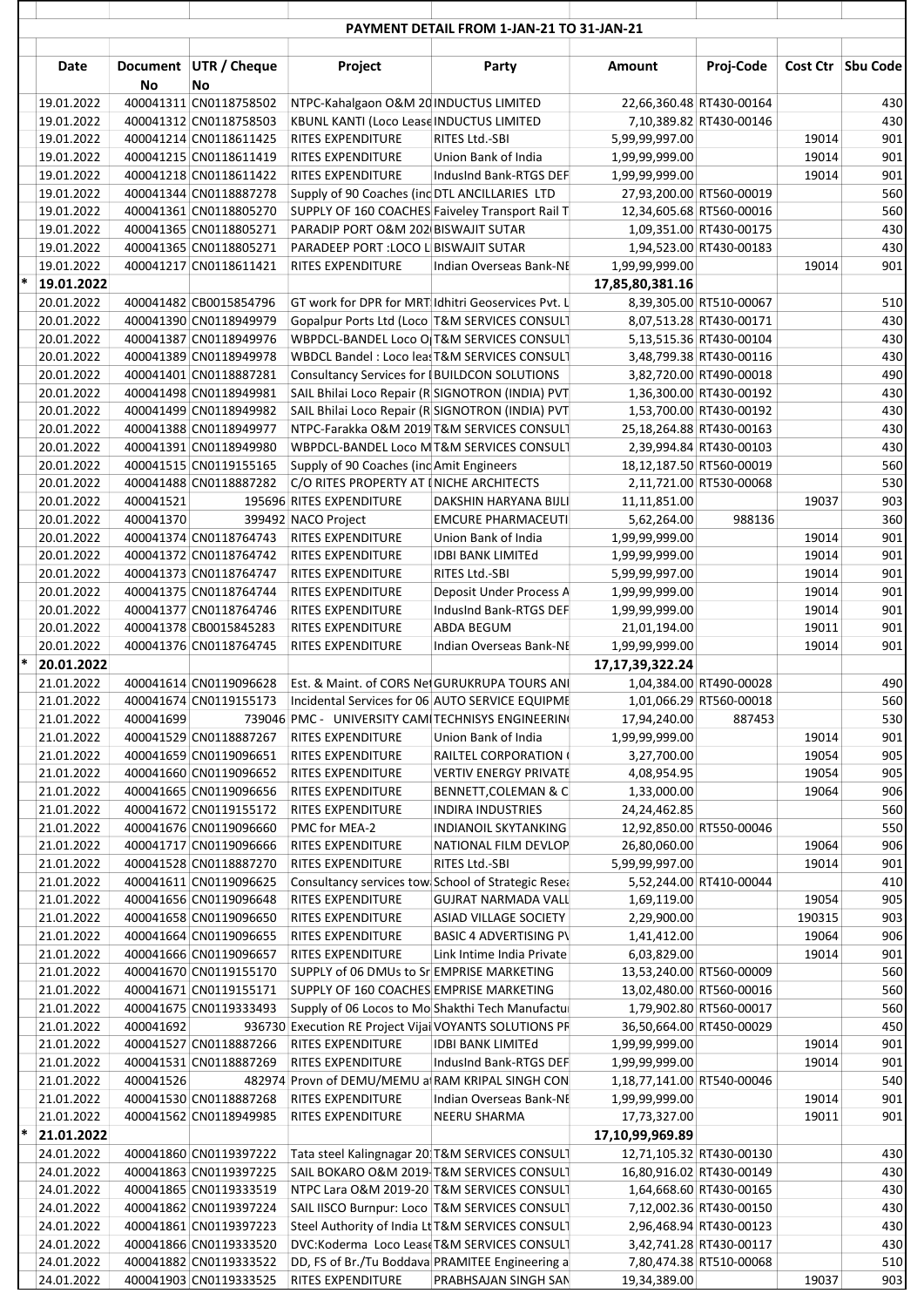|   | Date                     |           | Document UTR / Cheque                            | Project                                                                                           | Party                       | Amount                       | Proj-Code                                            |       | Cost Ctr   Sbu Code |
|---|--------------------------|-----------|--------------------------------------------------|---------------------------------------------------------------------------------------------------|-----------------------------|------------------------------|------------------------------------------------------|-------|---------------------|
|   | 24.01.2022               | No        | No<br>400041906 CB0015890587                     | RITES EXPENDITURE                                                                                 | <b>DIGITAL GENIUS</b>       | 1,87,620.00                  |                                                      |       | 240                 |
|   | 24.01.2022               |           | 400041911 CN0119397232                           | NTPC-Bongaigaon AMC TIPRADEEP B. KUNDU                                                            |                             |                              | 5,32,214.35 RT430-00145                              |       | 430                 |
|   | 24.01.2022               |           | 400041745 CN0119100255                           | <b>RITES EXPENDITURE</b>                                                                          | RITES Ltd.-SBI              | 5,99,99,997.00               |                                                      | 19014 | 901                 |
|   | 24.01.2022               |           | 400041859 CN0119397221                           | ADANI PETRONET LEASE- GA DIGITAL WEB WORD                                                         |                             |                              | 4,55,520.40 RT430-00131                              |       | 430                 |
|   | 24.01.2022               |           | 400041869 CN0119397228                           | NTPC Khargone- O&M 20 INDUCTUS LIMITED                                                            |                             |                              | 5,04,439.38 RT430-00162                              |       | 430                 |
|   | 24.01.2022               |           | 400041874 CN0119397230                           | DDC depot Bhopal Indore PKV CONSULTING ENGIN                                                      |                             |                              | 2,41,488.00 RT240-00033                              |       | 240                 |
|   | 24.01.2022               |           | 400041741 CN0119100239                           | RITES EXPENDITURE                                                                                 | <b>IDBI BANK LIMITEd</b>    | 1,99,99,999.00               |                                                      | 19014 | 901                 |
|   | 24.01.2022               |           | 400041742 CN0119100240                           | RITES EXPENDITURE                                                                                 | Union Bank of India         | 1,99,99,999.00               |                                                      | 19014 | 901                 |
|   | 24.01.2022               |           | 400041744 CN0119100242                           | RITES EXPENDITURE<br>MEJA URJA-Track maint 2 INDUCTUS LIMITED                                     | IndusInd Bank-RTGS DEF      | 1,99,99,999.00               |                                                      | 19014 | 901<br>430          |
|   | 24.01.2022<br>24.01.2022 |           | 400041867 CN0119397226<br>400041868 CN0119397227 | NTPC Khargone- O&M 20 INDUCTUS LIMITED                                                            |                             |                              | 1,74,848.86 RT430-00196<br>10,79,519.46 RT430-00162  |       | 430                 |
|   | 24.01.2022               |           | 400041870 CN0119397229                           | Meja Urja Nigam O&M 20 INDUCTUS LIMITED                                                           |                             |                              | 3,65,486.36 RT430-00143                              |       | 430                 |
|   | 24.01.2022               |           | 400041873 CN0119333521                           | ROH freight Maintainance ECoR-RITES LIMITED                                                       |                             |                              | 50,28,173.00 RT540-00044                             |       | 540                 |
|   | 24.01.2022               |           | 400041883 CB0015890586                           | Assessment of the stabilit Mtandt Rentals Itd                                                     |                             |                              | 2,54,126.59 RT510-00057                              |       | 510                 |
|   | 24.01.2022               |           | 400041902 CN0119333524                           | RITES EXPENDITURE                                                                                 | <b>GA DIGITAL WEB WORD</b>  | 3,59,055.44                  |                                                      | 19014 | 901                 |
|   | 24.01.2022               |           | 400041905 CN0119333526                           | <b>RITES EXPENDITURE</b>                                                                          | SILVER TOUCH TECHNOL        | 26,57,694.67                 |                                                      | 19054 | 905                 |
|   | 24.01.2022               |           | 400041743 CN0119100241                           | <b>RITES EXPENDITURE</b>                                                                          | Indian Overseas Bank-NE     | 1,99,99,999.00               |                                                      | 19014 | 901                 |
|   | 24.01.2022               |           | 400041876 CN0119174130                           | POH work at Bikaner wor ISGEC HEAVY ENGINEERI                                                     |                             |                              | 17,78,565.82 RT540-00029                             |       | 540                 |
|   | 24.01.2022               | 400041904 |                                                  | 119 New Bongaiagaon Works ISGEC HEAVY ENGINEERI                                                   |                             | 1,86,36,521.00 RT540-00043   |                                                      |       | 540                 |
|   | 24.01.2022               |           |                                                  |                                                                                                   |                             | 17,94,38,032.23              |                                                      |       | 430                 |
|   | 25.01.2022<br>25.01.2022 |           | 400042059 CN0119695410<br>400042059 CN0119695410 | SAII BSP Opn of 06 locos 1T&M SERVICES CONSULT<br>SAIL Bhilai Loco Repair (R T&M SERVICES CONSULT |                             |                              | 17,41,494.66 RT430-00181<br>15,16,024.50 RT430-00192 |       | 430                 |
|   | 25.01.2022               |           | 400042060 CN0119509924                           | Uttam Value Steels Loco IT&M SERVICES CONSULT                                                     |                             |                              | 4,04,769.82 RT430-00112                              |       | 430                 |
|   | 25.01.2022               |           | 400042064 CN0119695413                           | SAIL Bokaro Loco Lease 2 T&M SERVICES CONSULT                                                     |                             |                              | 15,16,480.38 RT430-00189                             |       | 430                 |
|   | 25.01.2022               |           | 400042061 CN0119509925                           | NTPC Mouda Loco Maint T&M SERVICES CONSULT                                                        |                             |                              | 2,87,365.18 RT430-00172                              |       | 430                 |
|   | 25.01.2022               |           | 400042063 CN0119695412                           | O&M of Rolling stock NTFT&M SERVICES CONSULT                                                      |                             |                              | 15,35,381.30 RT430-00141                             |       | 430                 |
|   | 25.01.2022               |           | 400042065 CN0119509926                           | SAIL Dalli Rajhara Lease 2 T&M SERVICES CONSULT                                                   |                             |                              | 3,71,791.46 RT430-00186                              |       | 430                 |
|   | 25.01.2022               |           | 400042034 CN0119695408                           | National AIDS Control Pro GA DIGITAL WEB WORD                                                     |                             |                              | 2,02,694.00 RT360-00005                              |       | 360                 |
|   | 25.01.2022               |           | 400042058 CN0119695409                           | SAIL-ROURKELA Loco Lea T&M SERVICES CONSULT                                                       |                             |                              | 17,16,602.48 RT430-00132                             |       | 430                 |
|   | 25.01.2022               |           | 400042062 CN0119695411                           | NTPC-Sipat (O&M) 2018: T&M SERVICES CONSULT                                                       |                             |                              | 20,11,702.38 RT430-00124                             |       | 430                 |
|   | 25.01.2022<br>25.01.2022 |           | 400041988 CN0119564142<br>400041925 CN0119397236 | Supply of 90 Coaches (inc CRG Industries<br><b>QUALITY CONTROL PWD JAYA PANDURANG FADT</b>        |                             |                              | 29,20,000.00 RT560-00019                             |       | 560<br>320          |
|   | 25.01.2022               | 400041959 |                                                  | 88224 RITES EXPENDITURE                                                                           | Fedders Electric and Eng    | 2,81,671.00<br>22,53,671.00  | 901732                                               |       | 530                 |
|   | 25.01.2022               | 400041964 |                                                  | 36326 Pendra-Anuppur Exp. rein Jhajharia Nirman Ltd.                                              |                             |                              | 9,53,770.00 RT270-00015.1                            |       | 270                 |
|   | 25.01.2022               |           |                                                  | 400041975 CN0119338745 RITES EXPENDITURE                                                          | RITES Ltd.-SBI              | 5,99,99,997.00               |                                                      | 19014 | 901                 |
|   | 25.01.2022               | 400041985 |                                                  | 20220125 SUPPLY of 06 DMUs to Sr MEDHA SERVO DRIVES P                                             |                             | 1,37,72,976.92 RT560-00009   |                                                      |       | 560                 |
|   | 25.01.2022               |           | 400042025 CN0119509920                           | RITES EXPENDITURE                                                                                 | <b>GA DIGITAL WEB WORD</b>  |                              | 1,16,029.90 RT320-00015                              |       | 320                 |
|   | 25.01.2022               | 400042041 |                                                  | 36328 Pendra-Anuppur Exp. rein Jhajharia Nirman Ltd.                                              |                             |                              | 12,00,269.00 RT270-00015.1                           |       | 270                 |
|   | 25.01.2022               | 400042046 |                                                  | 32520 NR four station                                                                             | Shivakriti International L  | 3,42,55,947.08 RT470-00063.2 |                                                      |       | 470                 |
|   | 25.01.2022               |           | 400041926 CN0119397237                           | <b>QUALITY CONTROL PWD CHANDANA HALARNEKA</b>                                                     |                             | 1,10,649.50                  | 901732                                               |       | 320                 |
|   | 25.01.2022               | 400041965 | 36327                                            | Pendra-Anuppur Exp. rein JHAJHARIA NIRMAN LTD                                                     |                             |                              | 14,18,258.00 RT270-00015.1                           |       | 270                 |
|   | 25.01.2022<br>25.01.2022 |           | 400041933 CN0119397244<br>400041957 CN0119509919 | v.wada-machhlipatnam si S.V ASSOCIATES<br>POH of Wagon at Kurduw MAHARASHTRA BUILDIN              |                             |                              | 1,17,878.00 RT320-00003<br>2,08,653.78 RT540-00036   |       | 320<br>540          |
|   | 25.01.2022               |           | 400041969 CN0119397245                           | Preparation of DPR for ChGLOBAL TECHNO SERVIC                                                     |                             |                              | 4,66,128.00 RT540-00066                              |       | 540                 |
|   | 25.01.2022               |           | 400041974 CN0119338737                           | RITES EXPENDITURE                                                                                 | <b>IDBI BANK LIMITEd</b>    | 1,99,99,999.00               |                                                      | 19014 | 901                 |
|   | 25.01.2022               |           | 400041976 CN0119338738                           | RITES EXPENDITURE                                                                                 | Union Bank of India         | 1,99,99,999.00               |                                                      | 19014 | 901                 |
|   | 25.01.2022               |           | 400041978 CN0119338740                           | RITES EXPENDITURE                                                                                 | IndusInd Bank-RTGS DEF      | 1,99,99,999.00               |                                                      | 19014 | 901                 |
|   | 25.01.2022               | 400041986 |                                                  | 20220125 RITES EXPENDITURE                                                                        | AIRFLOW EQUIPMENTS          | 3,36,28,823.37               |                                                      |       | 560                 |
|   | 25.01.2022               |           | 400041990 CN0119695406                           | Proposed RITES office Bui Garg Builders                                                           |                             |                              | 95,53,740.00 RT530-00073                             |       | 530                 |
|   | 25.01.2022               | 400042042 |                                                  | 36329 Pendra-Anuppur Exp. rein JHAJHARIA NIRMAN LTD                                               |                             |                              | 40,48,144.00 RT270-00015.1                           |       | 270                 |
|   | 25.01.2022               |           | 400042066 CN0119509927                           | L&T DFCC East CTP14 (Le: INDUCTUS LIMITED                                                         |                             |                              | 2,78,946.20 RT430-00194                              |       | 430                 |
|   | 25.01.2022<br>25.01.2022 |           | 400042057 CN0119509923<br>400042067 CN0119695414 | RITES EXPENDITURE<br>ADANI PORT DPCL-DHAM INDUCTUS LIMITED                                        | <b>DELPHI INFOSOLUTIONS</b> | 5,09,358.50                  | 16,13,586.68 RT430-00076                             | 19054 | 905<br>430          |
|   | 25.01.2022               |           | 400042069 CN0119695416                           | NTPC-SINGRAULI O&M 2(INDUCTUS LIMITED                                                             |                             |                              | 14,79,465.38 RT430-00153                             |       | 430                 |
|   | 25.01.2022               |           | 400042071 CN0119509929                           | Rashtriya Chemicals (RCF INDUCTUS LIMITED                                                         |                             |                              | 1,36,941.50 RT430-00184                              |       | 430                 |
|   | 25.01.2022               |           | 400042068 CN0119695415                           | Bhartiya Bijlee O&M 2018 INDUCTUS LIMITED                                                         |                             |                              | 20,67,179.84 RT430-00137                             |       | 430                 |
|   | 25.01.2022               |           | 400042070 CN0119509928                           | Mumbai Port Trust (Lease INDUCTUS LIMITED                                                         |                             |                              | 4,42,633.32 RT430-00084                              |       | 430                 |
|   | 25.01.2022               |           | 400042107 CN0119509933                           | <b>RITES EXPENDITURE</b>                                                                          | POWERGRID CORPORAT          | 1,64,388.00                  |                                                      | 19054 | 905                 |
|   | 25.01.2022               |           | 400042127 CN0119564145                           | DPR for Development of IINDOMER COASTAL HYD                                                       |                             |                              | 4,21,675.00 RT130-00039                              |       | 130                 |
|   | 25.01.2022               |           | 400041977 CN0119338739                           | RITES EXPENDITURE                                                                                 | Indian Overseas Bank-NE     | 1,99,99,999.00               |                                                      | 19014 | 901                 |
| ∗ | 25.01.2022               |           |                                                  |                                                                                                   |                             | 26,37,25,083.13              |                                                      |       |                     |
|   | 27.01.2022               |           | 400042273 CN0119758563                           | Project Management Con NN FACILITY SERVICES PY                                                    |                             |                              | 8,92,611.26 RT320-00018                              |       | 320                 |
|   | 27.01.2022<br>27.01.2022 | 400042221 | 400042170 CN0119509939                           | 27012208 Replacement of Mechani BG-HDFC Bank<br>RITES EXPENDITURE                                 | Union Bank of India         | 1,99,99,999.00               | 2,26,269.42 RT470-00063                              | 19014 | 470<br>901          |
|   | 27.01.2022               |           | 400042172 CN0119509941                           | <b>RITES EXPENDITURE</b>                                                                          | IndusInd Bank-RTGS DEF      | 1,99,99,999.00               |                                                      | 19014 | 901                 |
|   | 27.01.2022               |           | 400042445 CN0119758578                           | Coal transportation Cor fo SOFTA GEOTECHNICAL P                                                   |                             |                              | 1,12,141.08 RT410-00030                              |       | 410                 |
|   | 27.01.2022               |           | 400042168 CN0119509938                           | RITES EXPENDITURE                                                                                 | <b>IDBI BANK LIMITEd</b>    | 1,99,99,999.00               |                                                      | 19014 | 901                 |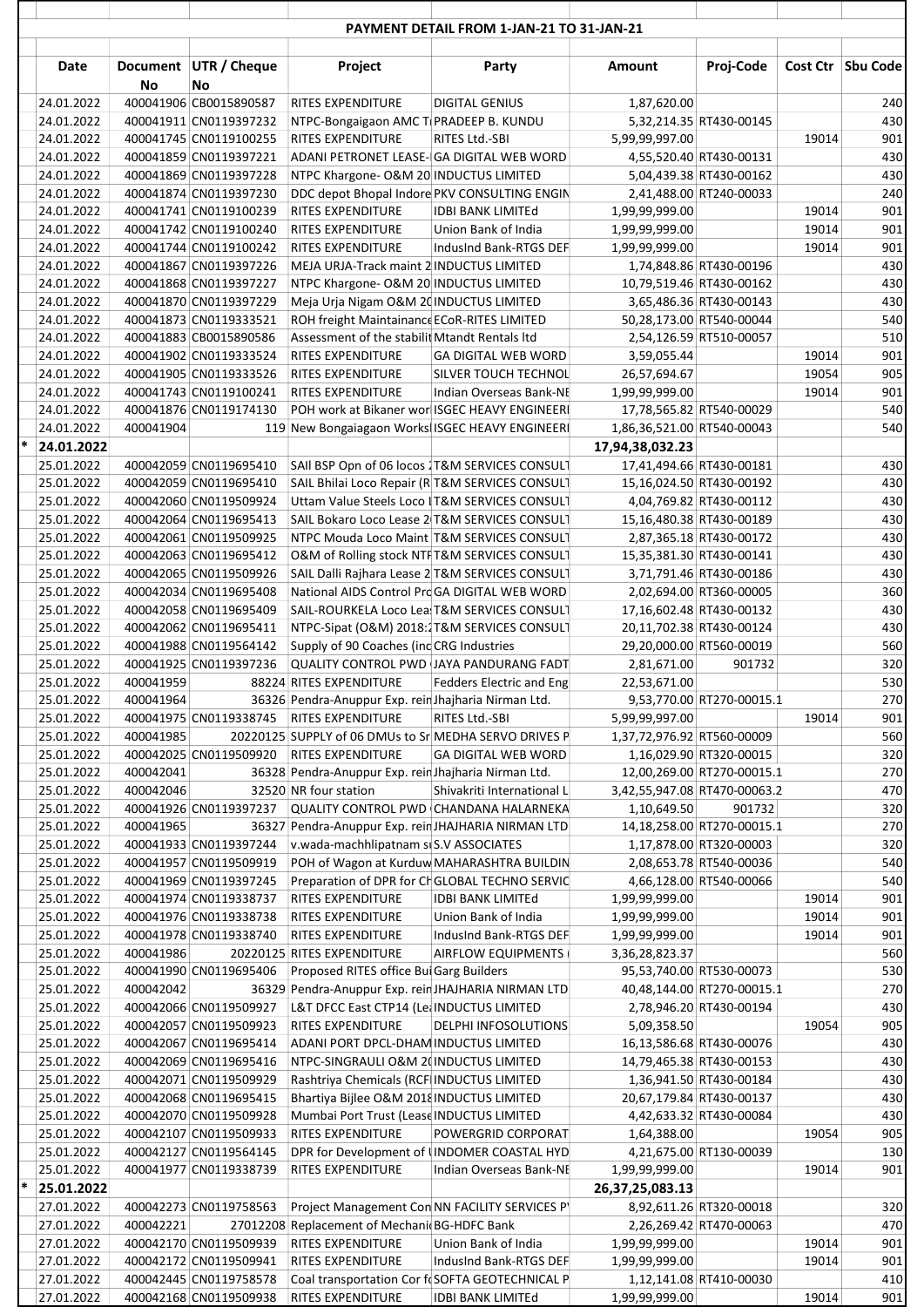|       | Date       | No        | Document UTR / Cheque<br>No | Project                                                                                    | Party                        | Amount                     | Proj-Code                   |        | Cost Ctr   Sbu Code |
|-------|------------|-----------|-----------------------------|--------------------------------------------------------------------------------------------|------------------------------|----------------------------|-----------------------------|--------|---------------------|
|       | 27.01.2022 |           | 400042169 CN0119509944      | RITES EXPENDITURE                                                                          | RITES Ltd.-SBI               | 5,99,99,997.00             |                             | 19014  | 901                 |
|       | 27.01.2022 |           | 400042268 CN0119758558      | RITES EXPENDITURE                                                                          | JAI MAA VINDHYAVASHII        |                            | 5,81,068.00 RT320-00015     |        | 320                 |
|       | 27.01.2022 | 400042366 |                             | 36330 Pendra-Anuppur Exp. rein Aarvee Associates Archit                                    |                              |                            | 22,61,506.00 RT270-00015.1  |        | 270                 |
|       | 27.01.2022 |           | 400042370 CN0119695430      | RITES EXPENDITURE                                                                          | <b>SBM Enterprises</b>       | 2,15,079.00                |                             | 190310 | 903                 |
|       | 27.01.2022 |           | 400042446 CN0119758579      | TEFS for IMLH AT NANGA KPMG Advisory Services                                              |                              |                            | 23,32,800.00 RT410-00023    |        | 410                 |
|       | 27.01.2022 |           | 400042171 CN0119509940      | RITES EXPENDITURE                                                                          | Indian Overseas Bank-NE      | 1,99,99,999.00             |                             | 19014  | 901                 |
| *     | 27.01.2022 |           |                             |                                                                                            |                              | 14,66,21,467.76            |                             |        |                     |
|       | 28.01.2022 |           | 400042506 CN0119766990      | PMC Transport Sector for A M Services                                                      |                              |                            | 4,04,721.52 RT300-00058     |        | 300                 |
|       | 28.01.2022 |           | 400042608 CN0119991863      | <b>RITES EXPENDITURE</b>                                                                   | ASHOK KUMAR KUWAR            | 6,37,137.00                |                             | 19037  | 903                 |
|       | 28.01.2022 | 400042632 |                             | 20220128 RITES EXPENDITURE                                                                 | India Auto Industries Pvt    | 7,89,612.00                |                             |        | 560                 |
|       | 28.01.2022 | 400042631 |                             | 20220128 RITES EXPENDITURE                                                                 | Kineco Ltd.                  | 41,59,135.88               |                             |        | 560                 |
|       | 28.01.2022 | 400042630 |                             | 20220128 RITES EXPENDITURE                                                                 | DURIAN INDUSTRIES LTD        | 1,14,756.75                |                             |        | 910                 |
|       | 28.01.2022 |           | 400042476 CN0119991820      | NTPC Barh 2019-21                                                                          | <b>GA DIGITAL WEB WORD</b>   |                            | 3,82,935.44 RT430-00160     |        | 430                 |
|       | 28.01.2022 |           | 400042477 CN0119991821      | WBPDCL-Kolaghat Loco LGA DIGITAL WEB WORD                                                  |                              |                            | 3,45,327.24 RT430-00108     |        | 430                 |
|       | 28.01.2022 |           | 400042479 CN0119991823      | CONCOR Loco Lease 2018 GA DIGITAL WEB WORD                                                 |                              |                            | 3,04,237.68 RT430-00167     |        | 430                 |
|       | 28.01.2022 |           | 400042481 CN0119991825      | JSW Paradip Terminal (Lo GA DIGITAL WEB WORD                                               |                              |                            | 4,99,458.78 RT430-00191     |        | 430                 |
|       | 28.01.2022 |           | 400042483 CN0119991827      | NTPC Talcher(Kaniha) 201GA DIGITAL WEB WORD                                                |                              |                            | 20,22,150.88 RT430-00170    |        | 430                 |
|       | 28.01.2022 | 400042583 |                             | 603243 Toilets in S E Rly funded b SAMTEK PRESSMACH UF                                     |                              |                            | 62,33,903.00 RT270-00036.08 |        | 270                 |
|       | 28.01.2022 | 400042584 |                             | 603304 toilet MCL funded SER                                                               | SAMTEK PRESSMACH UF          |                            | 60,80,915.00 RT270-00036.13 |        | 270                 |
|       | 28.01.2022 | 400042627 |                             | 20220128 Supply of 06 Locos to Mo BHEL                                                     |                              |                            | 1,61,459.10 RT560-00017     |        | 560                 |
|       | 28.01.2022 |           |                             | 400042480 CN0119991824 ADANI PETRONET LEASE-GA DIGITAL WEB WORD                            |                              |                            | 4,90,919.76 RT430-00131     |        | 430                 |
|       | 28.01.2022 |           | 400042482 CN0119991826      | MORMUGAO PORT (Leas GA DIGITAL WEB WORD                                                    |                              |                            | 4,16,724.64 RT430-00156     |        | 430                 |
|       | 28.01.2022 |           | 400042499 CN0119758585      | GT work for DPR for MRT Veltech Consulting Engin                                           |                              |                            | 13,13,612.00 RT510-00067    |        | 510                 |
|       | 28.01.2022 | 400042529 |                             | 20220128 APCPL O&M Jhajjar 2019-DHARAMBIR                                                  |                              |                            | 1,03,201.00 RT430-00155     |        | 430                 |
|       | 28.01.2022 | 400042520 |                             | 20220128 NSPCL-Bhilai Wet Lease 2V. VENU                                                   |                              |                            | 1,01,992.00 RT430-00073     |        | 430                 |
|       | 28.01.2022 | 400042521 |                             | 20220128 SAII BSP Opn of 06 locos 1V. VENU                                                 |                              |                            | 1,21,562.00 RT430-00181     |        | 430                 |
|       | 28.01.2022 |           | 400042522 CN0119991830      | RITES EXPENDITURE                                                                          | <b>IRCON INTERNATIONAL I</b> | 4,87,120.84                |                             | 34304  | 430                 |
|       | 28.01.2022 |           | 400042578 CN0119991854      | Supply of 90 Coaches (inc GA DIGITAL WEB WORD                                              |                              |                            | 1,67,476.87 RT560-00019     |        | 560                 |
|       | 28.01.2022 |           | 400042578 CN0119991854      | Supply of 90 Coaches (inc GA DIGITAL WEB WORD                                              |                              |                            | 1,96,901.00 RT560-00019     |        | 560                 |
|       | 28.01.2022 |           | 400042592 CB0015957818      |                                                                                            | <b>CRAYONS ADVERTISING</b>   |                            |                             | 19024  | 902                 |
|       | 28.01.2022 |           | 400042593 CN0119991858      | RITES EXPENDITURE<br><b>RITES EXPENDITURE</b>                                              |                              | 4,95,756.00                |                             | 190310 | 903                 |
|       | 28.01.2022 | 400042628 |                             | 20220128 SUPPLY OF 160 COACHES AIRFLOW EQUIPMENTS                                          | <b>SBM Enterprises</b>       | 1,68,019.00                |                             |        | 560                 |
|       |            |           |                             |                                                                                            |                              | 1,48,44,225.37 RT560-00016 |                             |        |                     |
|       | 28.01.2022 | 400042629 |                             | 20220128 Supply of 90 Coaches (inc Faiveley Transport Rail T<br>20220128 RITES EXPENDITURE |                              |                            | 36,72,000.00 RT560-00019    |        | 560                 |
|       | 28.01.2022 | 400042660 |                             |                                                                                            | WV Consultants & Engin       | 8,13,400.00                |                             |        | 560                 |
|       | 28.01.2022 |           |                             | 400042478 CN0119991822 CONCOR Loco Lease 2018 GA DIGITAL WEB WORD                          |                              |                            | 4,16,134.58 RT430-00151     |        | 430                 |
|       | 28.01.2022 |           |                             | 400042534 CN0119991835 RINL VISAKHAPATNAM (LSRIDEVI ENTERPRISE                             |                              |                            | 1,31,343.00 RT430-00169     |        | 430                 |
|       | 28.01.2022 |           | 400042507 CB0015957810      | PMC Transport Sector for TEXAS TRAVEL SERVICES                                             |                              |                            | 1,82,091.00 RT300-00058     |        | 300                 |
|       | 28.01.2022 | 400042626 |                             | 20220128 Supply of 06 Locos to Mo BHEL                                                     |                              |                            | 30,43,428.86 RT560-00017    |        | 560                 |
|       | 28.01.2022 | 400042497 |                             | 482975 Provn of DEMU/MEMU a RAM KRIPAL SINGH CON                                           |                              | 2,05,09,660.00 RT540-00046 |                             |        | 540                 |
|       | 28.01.2022 | 400042530 |                             | 20220128 SAIL Bhilai Loco Repair (R A V ASSOCIATE                                          |                              |                            | 1,35,546.00 RT430-00192     |        | 430                 |
|       | 28.01.2022 |           | 400042572 CN0119991851      | <b>RITES EXPENDITURE</b>                                                                   | Decor Well                   | 1,29,085.58                |                             | 19037  | 903                 |
| *     | 28.01.2022 |           |                             |                                                                                            |                              | 7,00,75,949.77             |                             |        |                     |
|       | 31.01.2022 | 400042698 |                             | 20220131 PMC Transport Sector for SOUTHERN TOURS INDIA                                     |                              |                            | 2,07,900.00 RT300-00058     |        | 300                 |
|       | 31.01.2022 | 400042791 |                             | 20220131 RITES EXPENDITURE                                                                 | OM SWEETS PVT.LTD.           | 5,12,180.00                |                             | 190310 | 903                 |
|       | 31.01.2022 | 400042829 |                             | 20220131 Consultancy Services for [Capital India Finance Lim                               |                              |                            | 2,24,087.00 RT210-00114     |        | 210                 |
|       | 31.01.2022 | 400042861 |                             | 20220131 GTwork for LPG vessels at SOILTECH (INDIA) PRIVAT                                 |                              |                            | 35,48,639.00 RT510-00066    |        | 510                 |
|       | 31.01.2022 | 400042736 |                             | 20220131 Est. & Maint. of CORS Net GA DIGITAL WEB WORD                                     |                              |                            | 1,24,006.72 RT490-00028     |        | 490                 |
|       | 31.01.2022 | 400042737 |                             | 20220131 Est. & Maint. of CORS Net GA DIGITAL WEB WORD                                     |                              |                            | 1,76,294.08 RT490-00028     |        | 490                 |
|       | 31.01.2022 | 400042809 |                             | 20220131 supervision for Metro Exp BALMER LAWRIE & CO. I                                   |                              |                            | 4,48,397.12 RT240-00024     |        | 240                 |
|       | 31.01.2022 | 400042809 |                             | 20220131 DPR & PMC of BGC-SA Ba BALMER LAWRIE & CO. I                                      |                              |                            | 2,76,303.94 RT490-00029     |        | 490                 |
|       | 31.01.2022 | 400042809 |                             | 20220131 SUPPLY OF 160 COACHES BALMER LAWRIE & CO. I                                       |                              |                            | 2,74,150.80 RT560-00016     |        | 560                 |
|       | 31.01.2022 | 400042865 |                             | 121 New Bongaiagaon Works Bhargav Roy                                                      |                              |                            | 9,94,150.00 RT540-00043     |        | 540                 |
| ∗     | 31.01.2022 |           |                             |                                                                                            |                              | 67,86,108.66               |                             |        |                     |
|       |            |           |                             |                                                                                            |                              |                            |                             |        |                     |
| $***$ |            |           |                             |                                                                                            |                              | 2,57,74,47,851.40          |                             |        |                     |